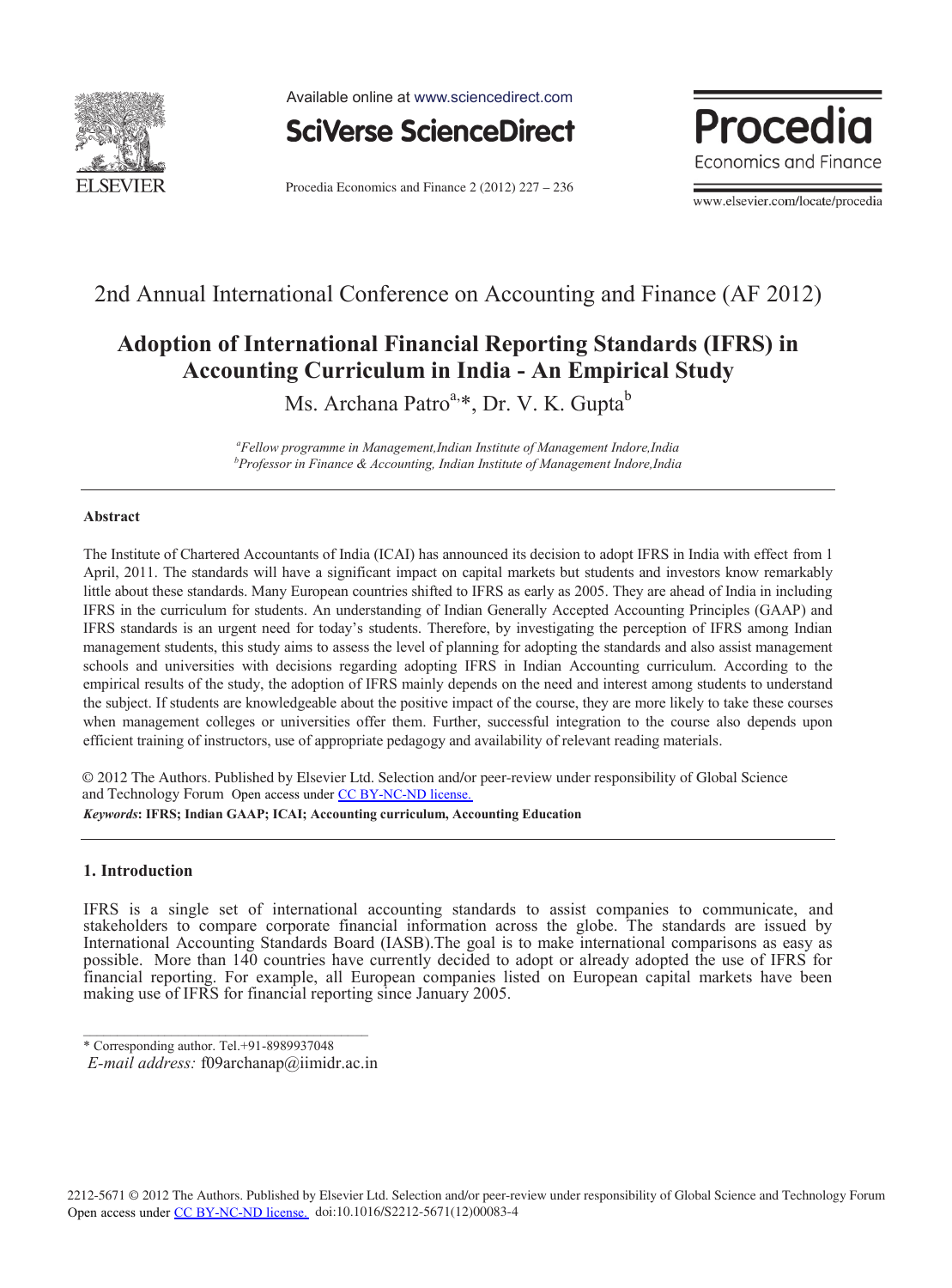Canada and Japan have adopted IFRS in 2011. Knowledge of IFRS is mandatory for Indian companies, who are involved in the financial or operational aspects of affiliates, subsidiaries, or investments in companies that currently employ IFRS.

In line with the global trend, the Institute of Chartered Accountants of India (ICAI) has proposed a plan for convergence with International Financial Reporting Standards (IFRS) for certain defined entities (listed entities, banks and insurance entities and certain other large-sized entities) with effect from accounting periods commencing on or after 1 April 2011. Statutory bodies/universities in India, who combine IFRS successfully into the course curriculum, will help students acquire significant competitive advantages in the career market. In India, courses in accounting and commerce are offered in management schools and universities where foundation, undergraduate, post-graduate and doctoral degree courses are taught. The two main professional bodies– Institute of Charted Accountants of India (ICAI) and The Institute of Company Secretaries of India (ICSI), play a prominent role in incorporating international standards into accounting education.

At present a Certificate Course on International Financial Reporting Standards is provided by ICAI. While the initial training for IFRS may come from regulators and international accounting firms, management schools and universities will eventually need to address these international standards. As future accounting professionals, management students must be aware of IFRS. Knowledge of IFRS will make them understand better the information presented in financial statements of companies. It will also make them aware of expected changes in financial accounting and the reporting rules of the new standards, and understand the implications of such changes for business entities and users of financial statements.

Indian accounting statutory bodies/universities need to plan how to integrate IFRS into the accounting courses. Education will be critical to convergence. Further when incorporating IFRS into their curricula, the academicians will have to choose appropriate pedagogy to help inclusion of IFRS. The primary objective of this study is to examine perceptions among management school students about the knowledge of IFRS, their interest in the course and preferred pedagogy. By conducting this study authors try to determine the level of preparation for the standards. This research will assist management schools and universities with decisions regarding adoption of IFRS and designing a course for integrating IFRS to Indian Accounting curriculum.

# **2. Literature Review**

Some countries such as Australia, South Africa, and the EU (European Union) were mandated to use the IFRS for traded companies in their capital markets after 2005. South Korea has adopted IFRS beginning in 2011. The United States also has a timeline for adoption of the IFRS for companies trading in the U.S. Adoption of IFRS will have a large impact on colleges and universities. Although this is a very significant step forward, the education associations in some countries and professors of accounting are not yet fully prepared to integrate IFRS into their curricula.

According to Kim Nilson, (2008), IFRS integration will have an impact on the future of accounting information. Preparations have begun to incorporate IFRS and IAS (International Accounting Standards) into accounting curricula, but several problems need to be addressed. Research shows that in Ukraine, for example, first problem is the lack of appropriate course materials and the second is out-of-date textbooks that need to be updated for adoption of IFRS. However, when we look at the U.S academic community most of the accounting and auditing students and professors as well as practitioners like auditors, accountants, CPAs, and financial analysts appears ready for convergence to IFRS. The proper way for transition all U.S. companies to IFRS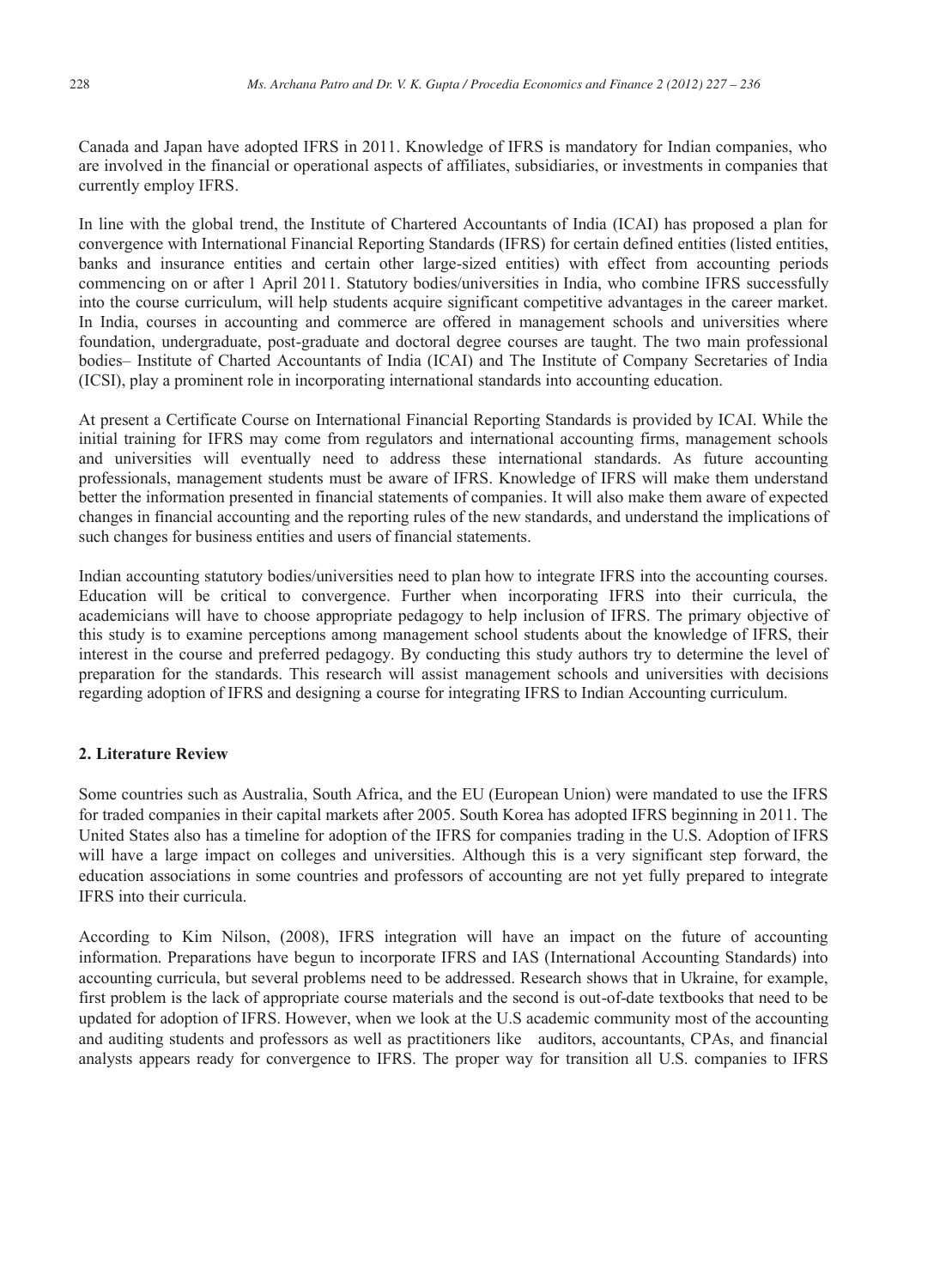requires IFRS training for investors, management, auditors, and inclusion of IFRS in the Accounting curriculum (Moqbel & Bakay, 2010).

With conversion to IFRS expected but not definite, many professors are troubled discerning the "how, when, and what" of incorporating IFRS into today's Accounting curriculum (Nilsen, 2008). This study identifies some problems in the accounting curricula of business information at the high school level and suggests improvements needed in the accounting textbooks. The suggestions for change were developed after comparing the current U.S. curriculum with Korean -IFRS. This study itemized some ways to improve Accounting education curriculum as follows: 1) the concepts and the need for the establishment of Korean -IFRS should be reflected in the new courses; 2) the contents of the consolidated financial statements should be reflected in the new courses, and 3) the contents of the textbooks should be reorganized (Kim & Chung, 2008). Because students are already being taught U.S. standards, the transition may be more difficult, and that the adoption of IFRS is probably the biggest accounting change (Olson, 2008). The adoption of IFRS is a very significant event in the capital market. Many researchers mention the lack of stability in Accounting curricula as one of the reasons for their concern.

A study by Deloitte and Touche entitled "Incorporating IFRS into Intermediate Accounting" suggests that intermediate accounting classes should incorporate IFRS education on a section-by-section basis. The incredible growth of adoption of IFRS standards has the objective of simplifying international business issues. With respect to accounting education the change in IFRS program will be critical. But there are several obstacles in the implementation of the standards, which include national and regional differences in the interpretation and application of accounting principles, and standards (Gujarath, 2008); (Lin & Wang, 2001); (Ernest & Young, 2005), and varying levels of transparency in the IFRS adoption processes (Steffee, 2009). Even though considerable effort has been expended in achieving uniformity, research indicated that countries might not even be in compliance with their current accounting standards, let alone be in a position to adopt international IFRS. Moreover, in cases where countries have embraced IFRS, such as South Africa, difficulties in preparing for the implementation of IFRS are experienced.

## **3. Research Questions**

Based on the above studies of literature review, the following research problems have been identified that need to be addressed before adopting International Financial Reporting Standards to the Indian Accounting curriculum.

RQ1-Is there any need for IFRS to be introduced in the Indian Accounting curriculum?

RQ2- Do Indian students have any knowledge of IFRS?

RQ3-Do Indian students have any interest in adopting a new course in their curriculum?

RQ4-What should be the strategy to introduce the course?

RQ5-If students are eager to take IFRS in their course, which pedagogy would they prefer for taking up the course?

RQ6-What would be the impact after adopting IFRS to the Indian Accounting curriculum?

RQ7-Are Indian educational institutions prepared for adopting IFRS to the Accounting curriculum?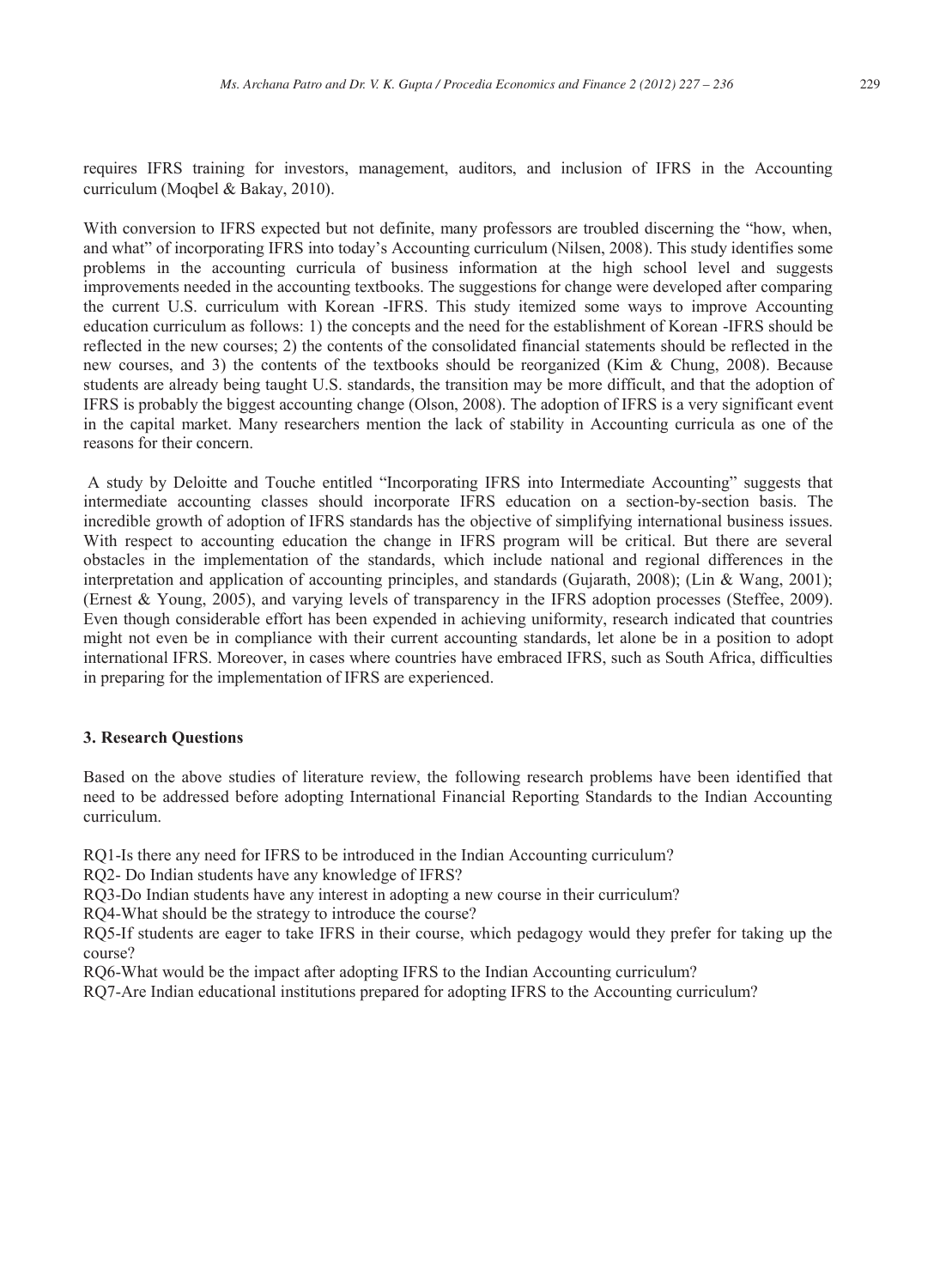## **4. Research Methodology**

The research was largely based on primary data. The researchers distributed the survey forms to 900 management school students of India. The sample consists of the most diversified student groups. The geographical area and profile of the respondents are disclosed in Annexure-I at the end of the paper. 137 respondents returned the filled questionnaires. The research was carried out with a sample of 90 respondents, after removing incomplete responses. t-Test and ANOVA were used for comparison of findings among different groups of participants. The study particularly measured attitudes to the increased convergence of national accounting principles with international standards, the manner in which they would view the prospect of a common set of accounting standards in Indian Accounting curriculum and the degree of preparedness for these possible developments.

#### 5**. Data Analysis and Discussions**

#### *5.1 The need for integrating IFRS into the Indian Accounting curriculum*

The most prominent reasons for integration of IFRS in to courses, that emerged as findings from the survey are: (1) the ICAI/IASB convergence project, (2) the planned integration of IFRS into professional exams in the near future, (3) global prevalence of IFRS, and (4) the positive effect of knowledge of IFRS on career opportunities of students. Most of the respondents (56.6%) stressed upon updating their knowledge as an important need. However, 36.7% strongly agreed that, knowledge of IFRS though an integrated course would help them in a career in a multinational firm. Nearly 49% respondents expressed readiness to take the course as ICAI has decided to adopt IFRS in India from 2011and they wished to take the competitive advantage of being the first to grab placements and appear for professional exams. A majority of the respondents (68.5%) felt that it will be necessary for their placements as companies coming for campus recruitment would certainly ask for knowledge of IFRS detailing on its background, regulatory issues, global use, as well as knowledge of some key differences between IFRS and Indian GAAP.

## *5.2. Do Indian students have any knowledge of IFRS?*

The adoption of IFRS is a significant event for the business department in management schools and universities. In order to evaluate the amount and accuracy of student respondents' knowledge and/or information about IFRS, some keywords/concepts were selected. Respondents were asked about their understating of One Accounting World. About 50% of the students gave the correct answer as IFRS but 50% are still unaware of it. Again surprisingly 63%of the respondents are still unaware that ICAI has decided to adopt IFRS in India from 2011.

By raising queries about some basic differences between Indian GAAP and IFRS, it was sought to measure the degree of knowledge of IFRS. Not surprisingly 83% of the respondents replied in the negative. The extent of knowledge of IFRS for male students  $(M=3.57, SD=1.46)$  is significantly higher than that for female students (M=3.22 SD=1.24) with t-value of 2.017 and p-value < .05. However there are no significant differences between the age groups with respect to their knowledge of IFRS with p- value of 0.45. Also, there are no differences between first year and second year groups of MBAs among respondents with respect to their knowledge of IFRS. With the f-value of 0.374 and the corresponding p-value of 0.803, no significance was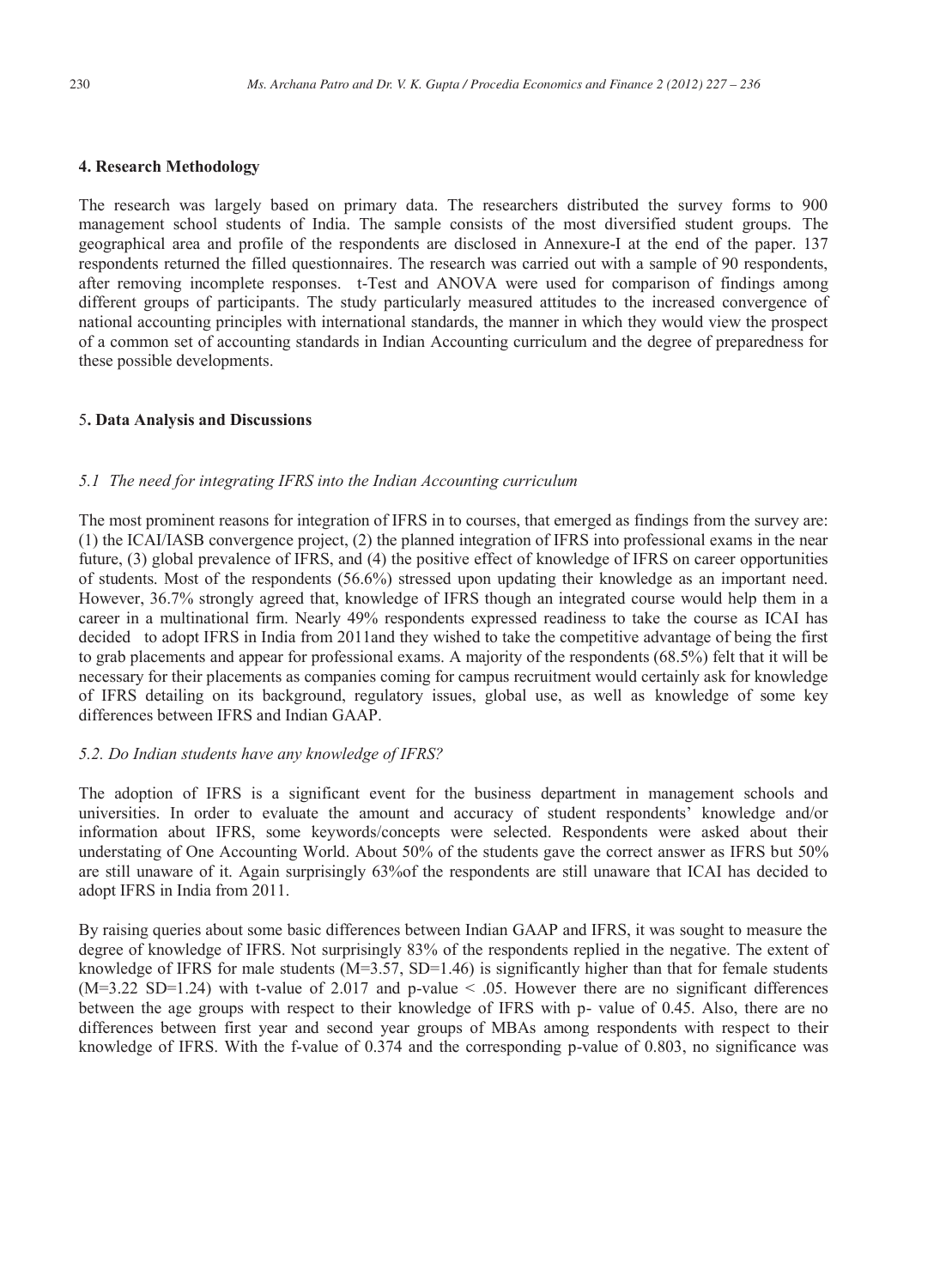found in ANOVA within the school year groups. Thus the relative lack of IFRS knowledge in education in India as compared to already adopted countries will result in shortage of qualified personnel. Multinational companies and accounting firms in India, which provide services to multinational entities, and organizations that deal with global companies, are currently seeking professionals who are knowledgeable about IFRS.

# *5.3. Interest among students for adopting a new course to their curriculum*

Studies have shown that with increased familiarity and exposure, there is generally support of change. On the question of whether they are interested to take training on IFRS in future. 48% respondents replied positively while 52% showed no interest.

Further in-depth studies of the responses established that students who are at present studying accounting/finance are ready to take training more than others. This can be explained, as there is a statistical difference in respondents Knowledge of IFRS between finance specialization students and non-finance specialization students. The extent of knowledge of IFRS for finance/accounting specialization is (M=3.57, SD=1.32), significantly higher than for non-Finance specialization (M=2.44, SD=1.20) with a t-value of 4.801 and p-value  $\leq$  0.01. These results also imply that only the above interested respondents may take classes on IFRS, if classes are offered. Therefore, respondents' level of interest can be used to predict their intention to take classes from their college or university. These results mean that interest is a very critical determinant. More the interest more will be the adoption. The non-accounting/finance students should also be motivated to take the course, as they are the future business professionals. Knowledge of IFRS will help to study the information provided in the financial statements and reports and to be able to interpret the results.

# *5.4 What should be strategy or ways for adopting IFRS to the new course curriculum?*

The key to a successful integration of IFRS is to engage student's interest explaining benefits, such as career opportunities, and emphasizing the expected integration of IFRS into the CA exams can accomplish this. Researchers were curious to know whether Indian Accounting curriculum or any course includes IFRS at present. But more than 80% respondents replied negatively saying they do not have any course relating to IFRS in their current Accounting curriculum. It is essential to include IFRS as a Core course. However 92% of the respondents strongly agreed that educational institutions should adopt IFRS in their course curriculum. But on the other hand only 68.50% respondents replied that they would take the course if introduced.

Some interesting finding revealed during the survey. Most students do not like to opt for it as a compulsory or core course; instead they will choose it as an elective course a view supported by 68.2% of the respondents. Management schools/statutory bodies /universities can integrate IFRS into their Intermediate Accounting courses utilizing the following proposed strategies. IFRS should be launched first at the beginning of Intermediate Accounting. Intermediate accounting students need to know some specific details about IFRS while still focusing primarily on Indian GAAP. This strategy tends to be the most efficient and effective method for using the scarce class time available in Intermediate Accounting. When prioritizing what IFRS topics to address, instructors may want to focus on (1) the convergence projects and (2) significant current differences between IFRS and Indian GAAP.In the advanced courses, as specific Indian GAAP topics are discussed, instructors can refer to significant continuing differences between Indian GAAP and IFRS, discussing the topics in more detail than in the first accounting course. They can also explain the main provisions of convergence projects that are in the exposure draft or discussion memorandum stage. As an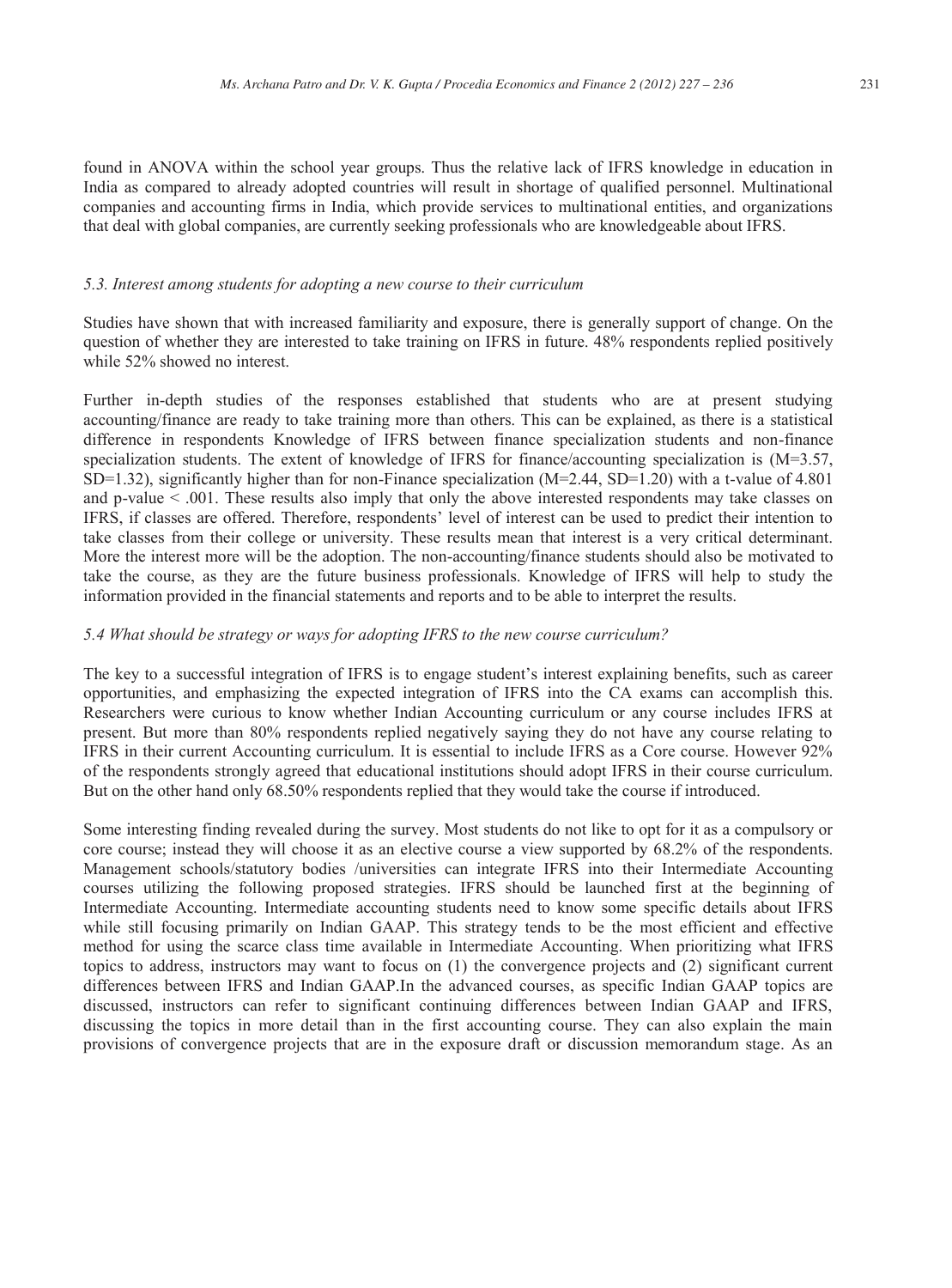alternative to an IFRS-centric or a GAAP– centric curriculum, it is proposed that introductory and intermediate financial accounting courses adopt an approach based on a set of concepts and principles that are common to both IFRS and Indian GAAP.

## *5.5. If students are interested to take IFRS in their course, then which pedagogy would they prefer for selecting the course?*

Based on the advice provided by Barth, (2008), detailing how academics should educate students for global financial reporting it is proposed that principle-based IFRS education be adopted as an appropriate pedagogy. This pedagogy must ensure that students develop their ability to apply judgment. In addition to judgment, accounting education literature has identified numerous skills that are critical to the success of a modern accounting professional. These skills include intellectual skills, technical and functional skills, personal skills, interpersonal and communication skills and organizational and business management skills (IAESB, 2010). Researchers have developed several interventions that may be employed by accounting educators to encourage the development of these skills. Examples of these interventions include: simulations and role plays (Sergenian and Pant 1998; Fortin and Legault 2009); problem-based learning (Milne and McConnel 2001; Hansen 2006); cooperative-based learning (Kennedy and Dull 2008; Riordan et al. 2008); case analysis with alternative solutions (Boyce et al. 2001), and oral presentations (Bonk and Smith 1998).The proposed model is based on the survey results where more than 50% students prefer to take the class as case discussion or seminar, whereas 43% preferred lecture method. Therefore it is proposed that a student-centred, principlebased approach to IFRS education be adopted to achieve the objective of preparing students for their roles in the financial reporting environment in which they will operate.

# *5.6 What would be the impact after adopting IFRS to the Indian Accounting curriculum?*

The knowledge of impact of learning IFRS will be a great motivating factor for the adoption in to the curriculum. Most of the respondents agreed that the knowledge and skills of IFRS would help them in preparing, analyzing and reporting the financial statements. It would also help in taking managerial and financial decisions. The percentages figures are given in Annexure-II. This means that students who believe that there will be a positive effect on capital markets by the adoption of IFRS will take classes relating to IFRS.

#### *5.7 Is India prepared for adopting IFRS in to the Accounting curriculum?*

From the survey it can be concluded that India is still in the infant stage in terms of knowledge, preparation, resources and qualified personnel to adopt IFRS to the Accounting curriculum. About 99% of the respondents have not taken any kind of IFRS training.92% are unaware of any software or reading material that is available in India 56% of the respondents said India is not ready with sufficient IFRS trained CAs.

#### **6. Findings of the Study**

It was found that there is an urgent need for IFRS to be introduced to Accounting curriculum. Most of the Indian management students are unaware of the IFRS. . Second, there were no differences in knowledge about IFRS for different age groups and school years among respondents. There was a difference in knowledge about IFRS between male and female respondents. Students are interested in taking the course. They understand the need for adopting IFRS as they think it would help them in getting decent placements. After realizing this they are eager to take training for IFRS. The strategy for integrating IFRS should be done by introducing first concepts with possible differences about Indian GAAP and IFRS to the Intermediate level core courses, and then in-depth study for higher-level courses. Management students prefer to take the course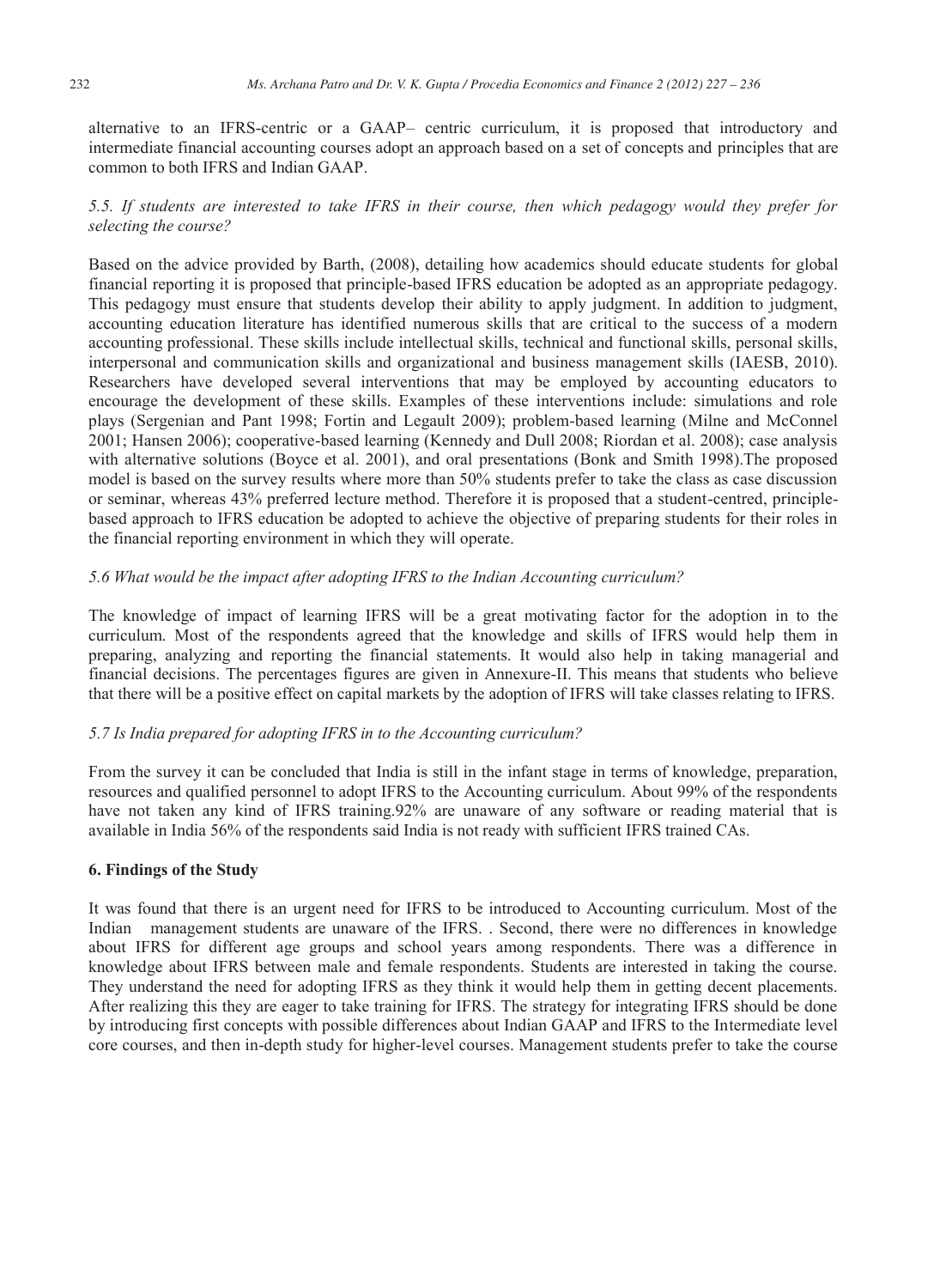if it is introduced as an elective course. Third, there is a difference in knowledge about IFRS among students having Finance and accounting as a major subject as compared to students having other subjects such as Marketing or Human Resource management or Information Technology etc. as major subject. Students adopting Finance and Accounting as major subjects are interested in taking more classes on IFRS. Based on the survey it was found that student centric approach of pedagogy would be suitable for the course. Fourth, a positive correlation between the perception about evaluating the positive effect of IFRS and the intention to take classes about IFRS was found. Students who understand the impacts are more interested to take the classes. "Finally," the Indian educational institutions are not ready for adopting IFRS to their Accounting curriculum.

## **7. Conclusion**

Business schools and especially accounting programs will mainly be benefited by proactively integrating IFRS. A positive approach towards integration will enhance the schools' prestige and reputation – both with students and prospective employers. Further, there will be a high demand for faculty with knowledge of IFRS and experience of integrating IFRS into the curriculum in the coming years.

Before introducing IFRS into the Accounting curriculum, faculty must acquire the necessary knowledge, starting with some background knowledge about the quest for and trend toward global accounting standards. Integrating IFRS to Accounting curriculum must be managed properly. Placement of IFRS modules in the Accounting curriculum requires special planning to ensure successful learning. Objectives should be clearly set and delineated. Three essential questions should be answered before Implementing IFRS. They are need for integration of IFRS; level of Integration and optimal method of integration.

#### **8. Implications of the Study**

These findings from management school students' perceptions regarding the adoption of IFRS may have direct implications for management schools and universities. It will help them in developing Accounting curriculum integrated with IFRS and providing high-quality education to management students.

#### **9. Limitation of the Study**

Because IFRS is not currently in use in India fully, this research concerning the standards was conducted and analyzed indirectly by examining management school students' perception of IFRS. This study was conducted with limited respondents.

#### **10. Future Research**

Further research may be conducted among different sections of populations with large sample size. The impact of adoption and implementation of IFRS on various business entities is to be surveyed for including in Accounting curriculum.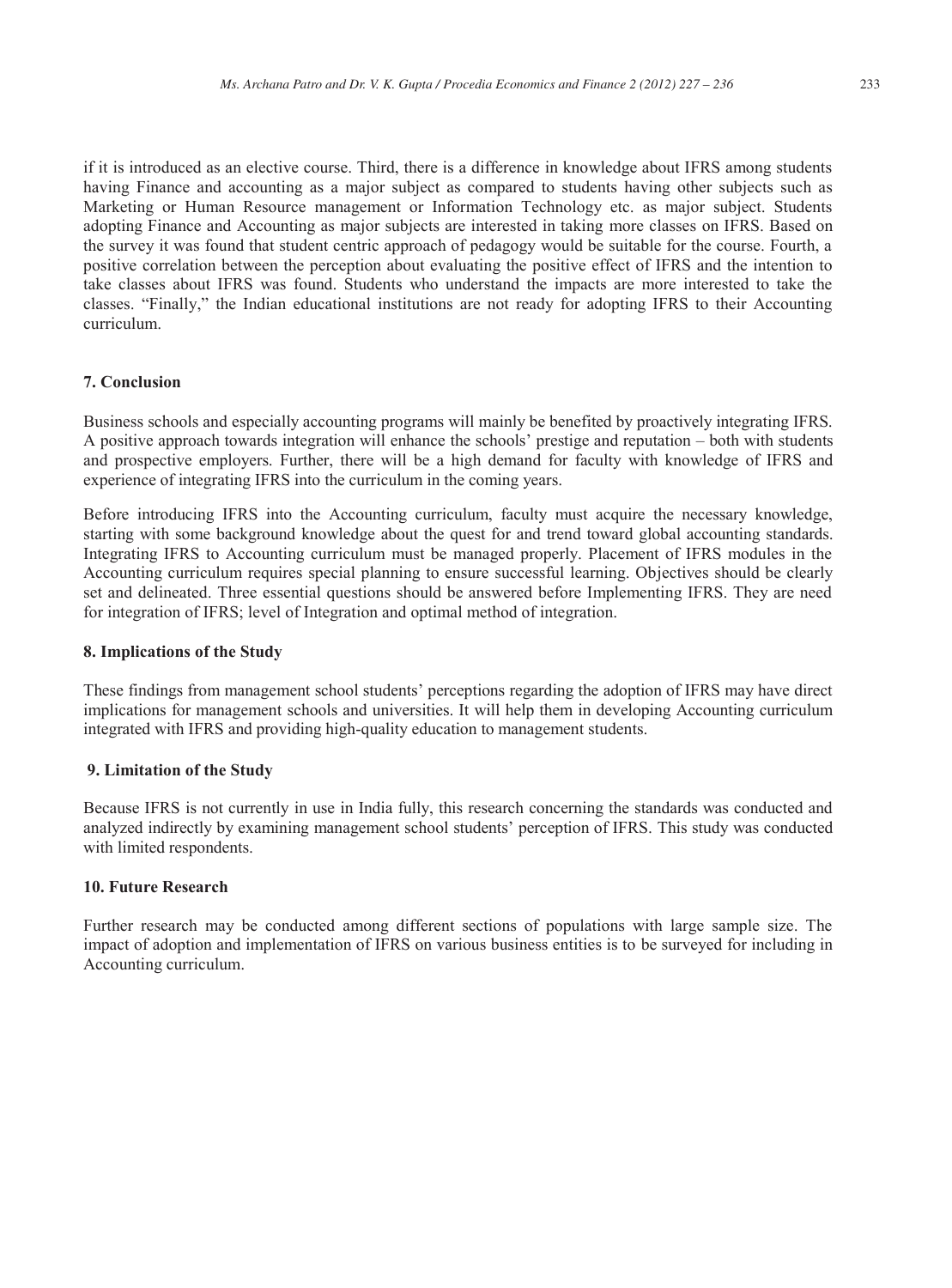#### **References**

AICPA (2008), "International Financial Accounting Standards (IFRS): An AICPA Backgrounder," American Institute of Certified Public Accountants, New York, NY 2008.

Blumenfeld, P. C., (1992) Classroom Learning and Motivation: Clarifying and Expanding Goal Theory. Journal of Educational Psychology, pp.84,

Conrod, J. E. D. 2010. IFRS within the Multi- GAAP Canadian Reality: A Teaching and Learning Imperative for Intermediate Financial Accounting. Accounting Perspectives 9 (1):1 -13

Cohen, J; R.etal (1991), An Empirical Investigation of Attitudinal Factors Affecting Educational Course Coverage of International topics, The International Journal of Accounting, pp. 286-301

Epstein, Barry J. (2009),"The Economic Effects of Adoption," CPA Journal, Vol. 79, Issue 3, March 2009, pp. 26-31

Kim, I., & Chung, Y. (2008). A Study on Improvement of Accounting Curriculum in Commercial Information High School by Introducing K-IFRS. The Korean Research Association for the Business Education, 22

Larson, Robert K. and T. J. Brady (2009), "Incorporating IFRS Into the Accounting Curriculum," Strategic Finance, Vol. 90, Issue 8, February 2009, pp. 23-25.

Munter, Paul and P. M. Rocker (2009), "IFRS and Collegiate Accounting Curricula in the United States: 2008 A Survey of the Current State of Education Conducted by KMPG and the Education Committee of the American Accounting Association," Issues in Accounting Education, Vol. 24, Issue 2, May 2009

McGee, R. W., & Preobragenskaya, G. G. (2005). Accounting Education in Ukraine. Working paper

Moqbel, M., & Bakay, A. (2010). Are US Academics and Professionals Ready for IFRS? Working paper.

Nilsen, Kim (2008), "On the Verge of an Accounting Revolution: How IFRS is Affecting Accounting Education," Journal of Accountancy, December 1, 2008.

Paul, Amanda and Eddy Burks (2010), Preparing for International Financial reporting Standards," Journal of Finance and Accountancy, Vol. 4, September, 2010.

PricewaterhouseCoopers A Practical Guide to New IFRS for 2010 (February 2010)

Singh, G. (2004) Emerging dimensions of accounting education and research in India, Retrieved on 05.01.2012 from http://210.34.4.6/dspace/bitstream/2288/920/1/1-06.pdf and http://dspace.xmu.edu.cn:8080/dspace/handle/2288/920.

Tang, Y., (1997) the Recent Accounting Development and Internationalization of Accounting Education in China, Issues in Accounting Education 12 (1), 219–227.

Teller, R. (2009). First-Time Adoption of IFRS, Managerial Incentives, and Value-Relevance: Some French Evidence. Journal of International Accounting Research, 8(2), 22

| Demographic<br>profile | <b>Groups</b>            | Frequency | Percentage |  |
|------------------------|--------------------------|-----------|------------|--|
| Gender                 | Male                     | 68        | 75.6       |  |
|                        | Female                   | 22        | 24.4       |  |
|                        | Total                    | 90        | 100        |  |
| Age                    | $21 - 30$                | 76        | 84.5       |  |
|                        | $31-40$                  | 13        | 14.4       |  |
|                        | More than 40             | 01        | 1.1        |  |
|                        | Total                    | 90        | 100        |  |
| School year            | First year MBA           | 35        | 38.9       |  |
|                        | Second year MBA<br>Total | 55        | 61.1       |  |
|                        |                          | 90        | 100        |  |
| Specializations        | Finance/accounting       | 43        | 38.9       |  |
| major                  | Others                   | 47        | 61.1       |  |
|                        | Total                    | 90        | 100        |  |
| Geographical           | North India              | 14        | 15.6       |  |
| Region                 | Central India            | 29        | 32.2       |  |
|                        | South India              | 12        | 13.3       |  |
|                        | East India               | 08        | 8.9        |  |
|                        | West India               | 27        | 30.0       |  |
|                        | Total                    | 90        | 100        |  |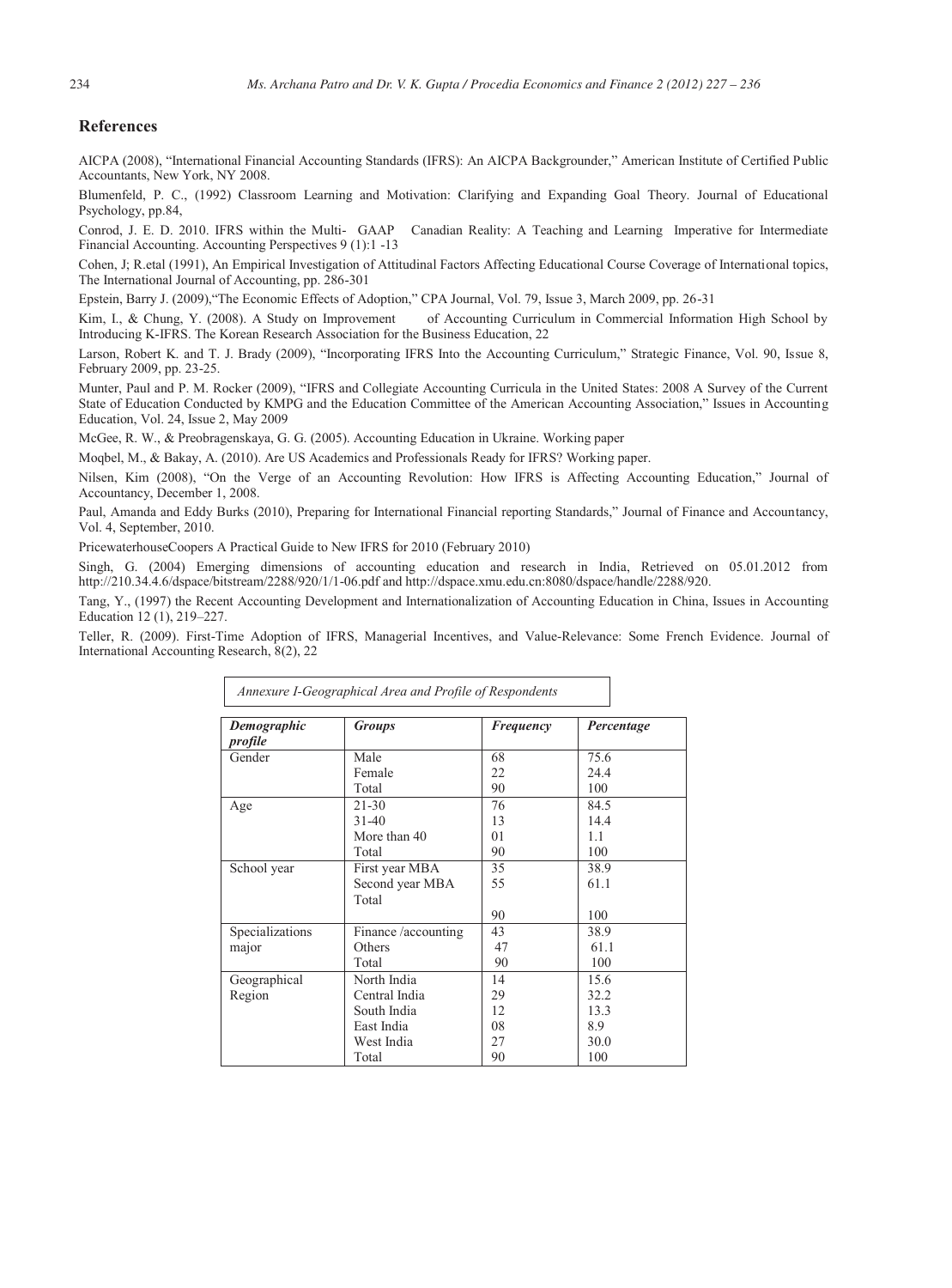|                | Annexure II - Questionnaire response sheet (Q1-17)                      |          |  |  |
|----------------|-------------------------------------------------------------------------|----------|--|--|
|                | What do you understand by "One Accounting in                            | Response |  |  |
| 1              | World"?                                                                 | Percent  |  |  |
|                | <b>Indian GAAP</b>                                                      | 0.04     |  |  |
|                | <b>US GAAP</b>                                                          | 0.15     |  |  |
|                | <b>IFRS</b>                                                             | 0.52     |  |  |
|                | Don't Know                                                              | 0.29     |  |  |
| $\overline{2}$ | Have you ever heard about IFRS?                                         |          |  |  |
|                | Yes                                                                     | 0.84     |  |  |
|                | No                                                                      | 0.16     |  |  |
| 3              | You got the information regarding IFRS from-                            |          |  |  |
|                | Newspaper/Magazine                                                      | 0.103    |  |  |
|                | Classroom sessions                                                      | 0.495    |  |  |
|                | Internet                                                                | 0.227    |  |  |
|                | Other sources                                                           | 0.175    |  |  |
|                | Are you aware that Institute of Charted accountant of India             |          |  |  |
| 4.             | has adopted IFRS in India from 2011?                                    |          |  |  |
|                | Yes                                                                     | 0.37     |  |  |
|                | N <sub>0</sub>                                                          | 0.63     |  |  |
| 5              | Are you aware of the Key differences between<br>Indian GAAP and IFRS?   |          |  |  |
|                | Yes                                                                     | 0.17     |  |  |
|                | N <sub>0</sub>                                                          | 0.83     |  |  |
| 6              | Have you taken any training on IFRS?                                    |          |  |  |
|                | Yes                                                                     | 0.01     |  |  |
|                | No.                                                                     | 0.99     |  |  |
|                | Are you interested to take training on IFRS in the                      |          |  |  |
| 7              | near future?                                                            |          |  |  |
|                | Yes                                                                     | 0.48     |  |  |
|                | N <sub>0</sub>                                                          |          |  |  |
| 8.             | Does your course curriculum include IFRS?                               |          |  |  |
|                | Yes                                                                     | 0.17     |  |  |
|                | No                                                                      | 0.83     |  |  |
| 9              | Should educational institutes adopt IFRS in their course<br>curriculum? |          |  |  |
|                | Yes                                                                     | 0.929    |  |  |
|                | N <sub>0</sub>                                                          | 0.071    |  |  |
| 10             | IFRS should be introduced in the curriculum of -                        |          |  |  |
|                | PGP core course                                                         | 0.27     |  |  |
|                | Course independent Study                                                | 0.034    |  |  |
|                | Elective course                                                         |          |  |  |
|                | Project work                                                            |          |  |  |
|                | Will the Knowledge of IFRS be helpful in your                           | 0.022    |  |  |
| 11             | placement?                                                              |          |  |  |
|                | Yes                                                                     | 0.685    |  |  |
|                | No                                                                      | 0.315    |  |  |
|                |                                                                         |          |  |  |

| 12 | Is there any software available for IFRS<br>education and implementation in India? |       |
|----|------------------------------------------------------------------------------------|-------|
|    | Yes                                                                                | 0.071 |
|    | N <sub>0</sub>                                                                     | 0.929 |
| 13 | Is India ready with sufficient qualified,<br>Professionals or CAs to adopt IFRS?   |       |
|    | Yes                                                                                | 0.437 |
|    | No                                                                                 | 0.563 |
| 14 | What pedagogy would you prefer for IFRS<br>education?                              |       |
|    | Lecture Method                                                                     | 0.432 |
|    | Seminar                                                                            | 0.239 |
|    | Case Method                                                                        | 0.284 |
|    | Other                                                                              | 0.045 |
| 15 | Would you like to choose IFRS as a course in<br>your curriculum?                   |       |
|    | Yes                                                                                | 0.685 |
|    | No                                                                                 | 0.315 |